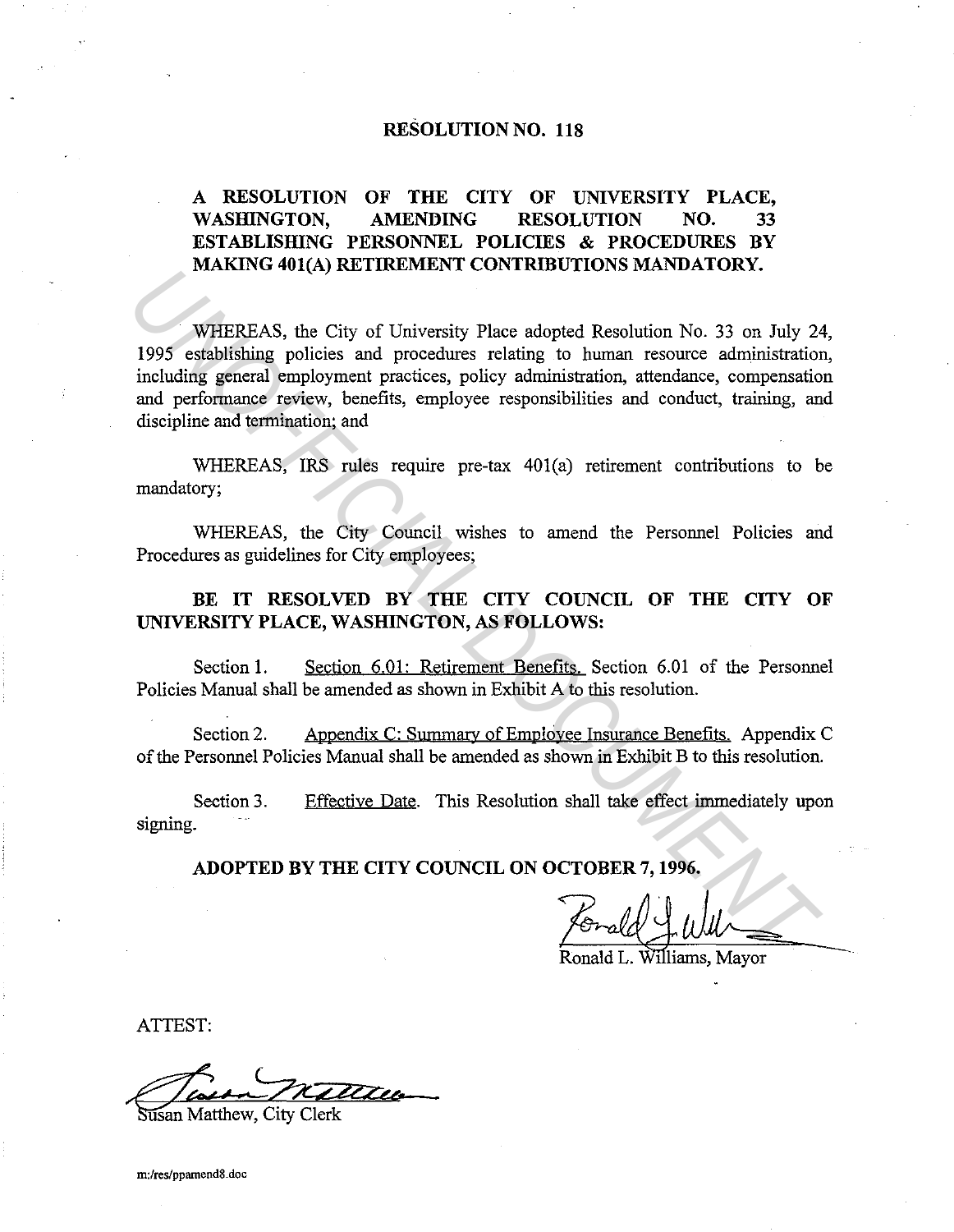# **Resolution No. 118 - Exhibit A Section 6.01 of the Personnel Policies**

### **CHAPTER 6**

#### **BENEFITS**

### **6.01 RETIREMENT BENEFITS**

*:'·* 

The City does not participate in the federal social security program. In place of it, the City provides three retirement programs for employees.

**Social Security Replacement Program:** All employees eligible for participation in the Washington State Public Employees Retirement System utilize this system as a replacement for the federal social security program.

Employees not eligible for participation in PERS utilize the 457 Deferred Compensation Plan. The City contribution shall be 7.5% of the employee's salary, with no required employee contribution.

All City employees contribute to Medicare insurance portion of FICA.

**State Retirement System (PERS):** All regular full-time and eligible part-time. employees are covered by the statewide retirement system, the Public Employees Retirement System (PERS). Benefit levels and contribution rates are set by the State of Washington. **6.01 RETIREMENT BENEFITS**<br> **The City does not participate in the federal social security program. In place of it, the City provides these retirement programs for employees.<br>
<b>Social Security Replacement Program:** All em

Employees should notify their department head of their intent to retire at least three months prior to the date of retirement.

**Money Purchase Plan:** The City provides a voluntary money purchase 401(a) plan in which the City contributes on behalf of the employee  $\frac{1}{2}$  and the employee participates according to Appendix C of this manual and within dollar limits defined by the IRS.

**Deferred Compensation Plan:** The City provides a voluntary deferred compensation 457 plan for employees to contribute pre-tax dollars.

(See Appendix "C" for more details on retirement plan benefits and contributions.)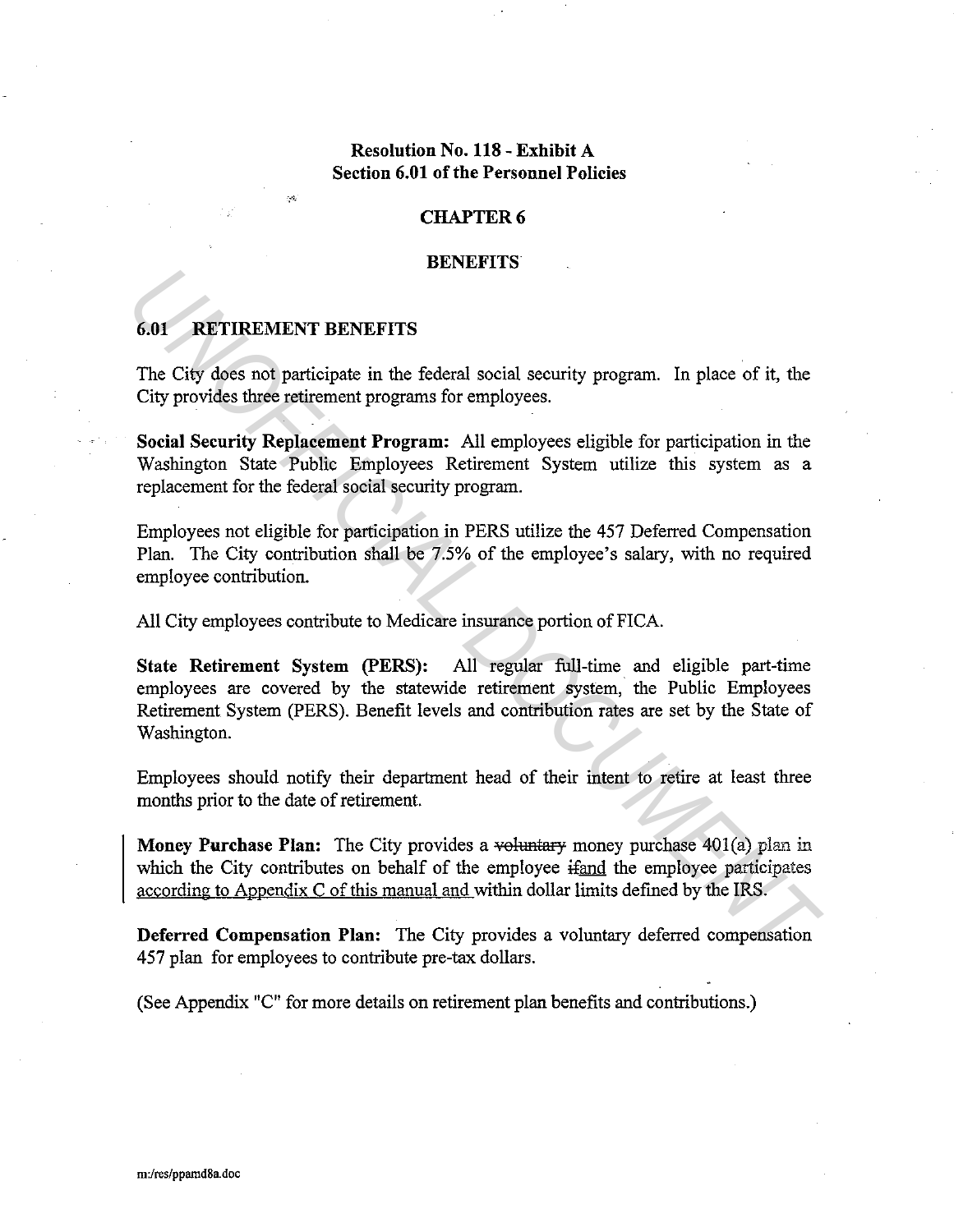## **Resolution 118 - Exhibit B Appendix C of the Personnel Policies**

### **APPENDIX C**

**Summary of Employee Insurance Benefits**  *(Amended 8121195, Res No. 46)* ·

The following is a listing of insurance plans available to City of University Place employees:

**Medical Plan:** Association of Washington Cities Employee Benefits Trust, Plan A (underwritten by Washington Physicians Service) or an HMO.

**Dental Plan:** Association of Washington Cities Employee Benefits Trust, Plan F (underwritten by Washington Dental Service).

**Vision Plan:** Association of Washington Cities Employee Benefits Trust, Full Family- \$25 Deductible, Second Pair Option (underwritten by Vision Service Plan).

**Long Term Disability Insurance:** 60% of Salary; 90-day Elimination Period; Maximum Monthly Benefit of \$5,000; Minimum Monthly Benefit of \$100 (through R.L. Evans Company, provided by Unum Insurance).

**Life and Accidental Death and Dismemberment Insurance:** \$25,000 per employee (through R.L. Evans Company, provided by Unum Insurance).

**Survivor Life Insurance:** Spouse or Children - 30% to a \$900 monthly maximum benefit; Spouse and Children - 60% to a \$1,800 monthly maximum benefit (through R.L. Evans Company, provided by Unum Insurance). **Summary of Employee Insurance Benefits**<br>
(*Amended 8/21/95, Res No. 46*)<br> **The following is a listing of insurance plans available to City of University Place**<br> **Comployees:**<br> **Medical Plan:** Association of Washington Cit

### **ADDITIONAL BENEFIT INFORMATION**

The City of University Place does not contribute to Social Security. PERS is the Social Security replacement for regular employees, and a 7.5% Deferred Compensation contribution is made for temporary employees. In addition, for regular employees, the employee is required to contribute may opt to put 3.0% or more of their monthly earnings into a 401(a) Defined Contribution Plan matched by a City contribution of  $up-to-3.25%$ (or lesser pro-rata equivalent) of the employee's monthly earnings into the  $401(a)$  plan.